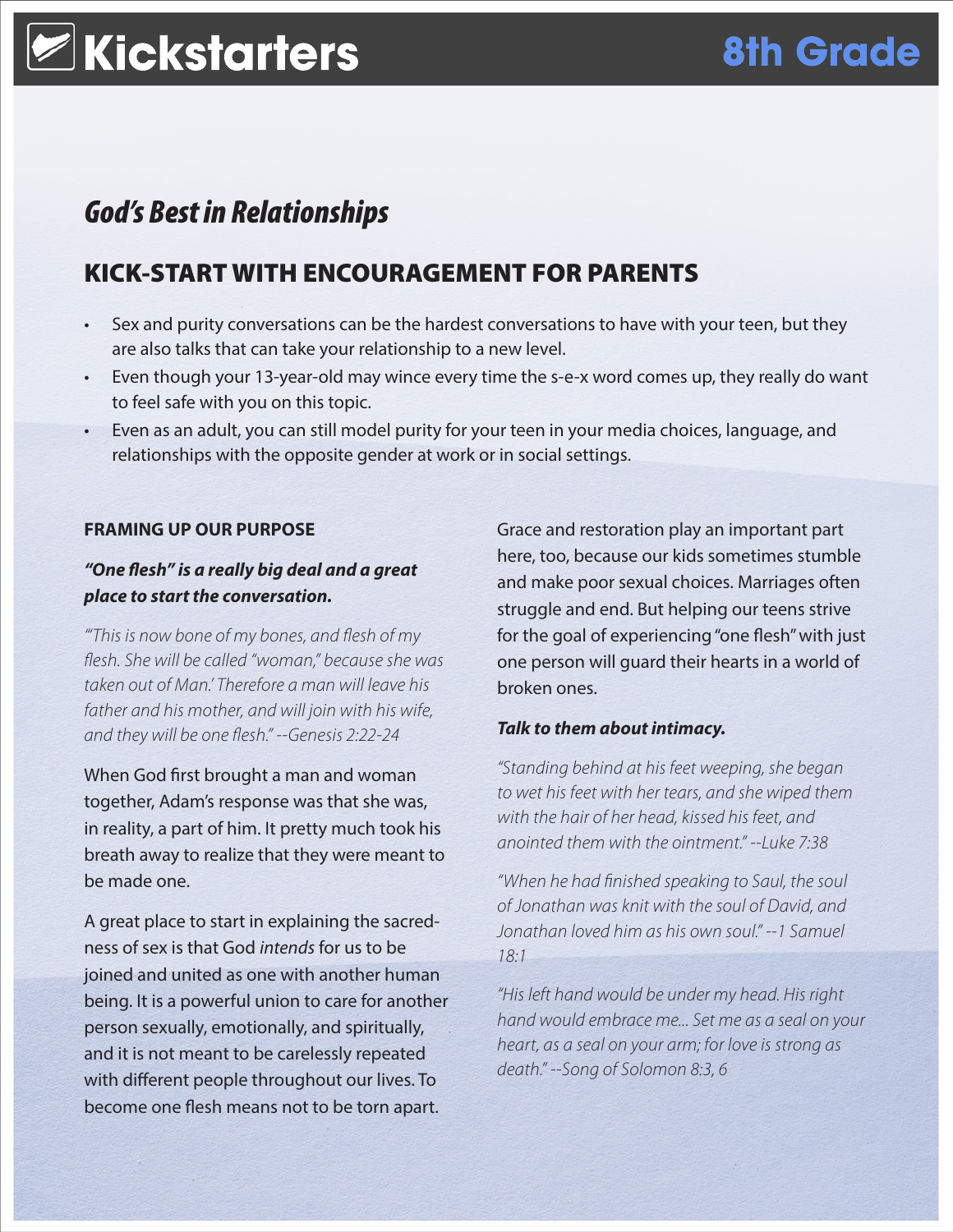One definition of *intimacy* could be summarized as a feeling of belonging together. It's the sense that we can let down our guard, be real, and not worry about rejection. There are many examples of intimate relationships in our lives. Hopefully, we can learn to be intimate with God. Most people have a few friendships in their lifetime that are incredibly close and honest. And often there is at least one family relationship that is extremely close to you. So there is more than one kind of intimate relationship where we feel like we belong with someone.

### *Talk about sex through the lens of God's best for them.*

*"The man and his wife were both naked, and they were not ashamed." --Genesis 2:25*

*"But you are a chosen race, a royal priesthood, a* 

*holy nation, a people for God's own possession, that you may proclaim the excellence of him who called you out of darkness into his marvelous light..." --1 Peter 2:9*

### Although it's true that sex

outside of marriage is a bad choice--and there can be painful consequences to unhealthy sexual behavior--, sex is still God's gift to us, and it's not helpful to just tell our teens that it's "bad." We want them to anticipate not being ashamed of past relationship struggles and look forward to this gift that they someday will give their spouse. We want them to see that God has His very best in mind for us when He commands us to save sex for marriage. It's also important for our teens to discover that they should not

*Sex is God's gift to us, and it's not helpful to just tell our teens that it's "bad."*

only be concerned about God's best for themselves but also God's best for the people they are attracted to and God's best for the people they are influencing. Their perspective will really be impacted when they consider that their sexual behaviors have an impact on the people around them, too.

### *Give practical guidance to help them set healthy relationship boundaries.*

*"Finally then, brothers, we beg and exhort you in the Lord Jesus, that as you received from us how you ought to walk and to please God, that you abound more and more. For you know what instructions we gave you through the Lord Jesus. For this is the will of God: your sanctification, that you abstain from sexual immorality, that each one of you know how to control his own body in sanctification and honor, not in the passion of lust, even* 

> *as the Gentiles who don't know God; that no one should take advantage of and wrong a brother or sister in this matter..."*

 *--1 Thessalonians 4:1-6*

Paul reminds the church in Thessalonica that he has given

them a description of how to walk and please God. Christian culture does a good job of telling teens, "Don't do that," when it comes to sex. We don't do such a good job of equipping them for that challenge. Here are a few ideas to equip you and your teen to walk this journey of purity:

Encourage your teen to enjoy co-ed friendship groups as often as possible, because they can learn so much more about sharing everyday